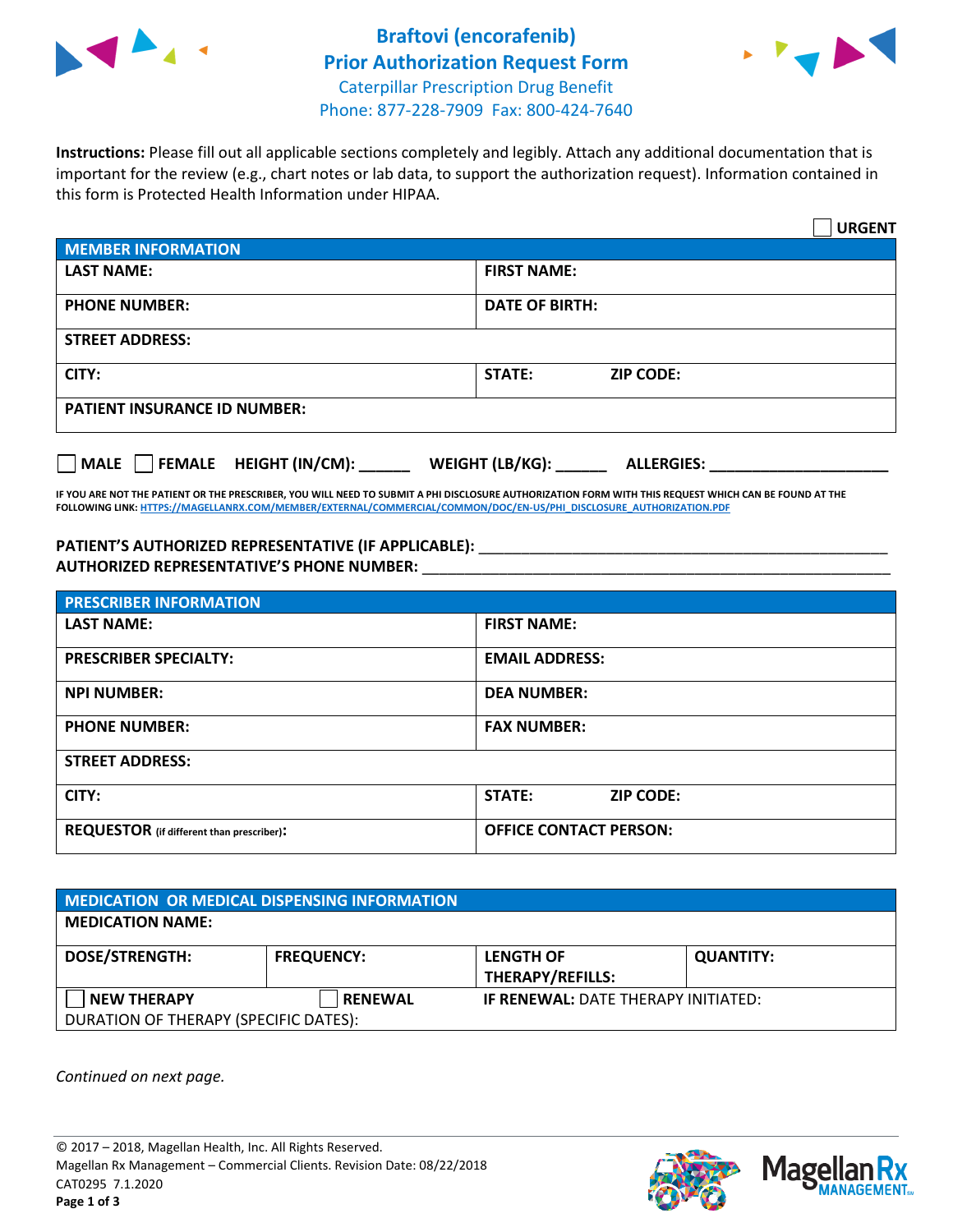

**Braftovi (encorafenib) Prior Authorization Request Form** Caterpillar Prescription Drug Benefit Phone: 877-228-7909 Fax: 800-424-7640



| <b>MEMBER'S LAST NAME:</b>                                                                                                                                                                           |                                                                                                                                              | MEMBER'S FIRST NAME: ___________                      |  |  |
|------------------------------------------------------------------------------------------------------------------------------------------------------------------------------------------------------|----------------------------------------------------------------------------------------------------------------------------------------------|-------------------------------------------------------|--|--|
| 1. HAS THE PATIENT TRIED ANY OTHER MEDICATIONS FOR THIS CONDITION?                                                                                                                                   |                                                                                                                                              | YES (if yes, complete below)<br>NO                    |  |  |
| <b>MEDICATION/THERAPY (SPECIFY</b><br>DRUG NAME AND DOSAGE):                                                                                                                                         | <b>DURATION OF THERAPY (SPECIFY</b><br>DATES):                                                                                               | <b>RESPONSE/REASON FOR</b><br><b>FAILURE/ALLERGY:</b> |  |  |
| <b>2. LIST DIAGNOSES:</b>                                                                                                                                                                            |                                                                                                                                              | <b>ICD-10:</b>                                        |  |  |
| □ Locally advanced melanoma<br>□ Unresectable melanoma<br>□ Metastatic melanoma<br>□ Metastatic colorectal cancer<br>□ Other diagnosis: ____________________ICD-10__________________________________ |                                                                                                                                              |                                                       |  |  |
| PRIOR AUTHORIZATION.                                                                                                                                                                                 | 3. REQUIRED CLINICAL INFORMATION: PLEASE PROVIDE ALL RELEVANT CLINICAL INFORMATION TO SUPPORT A                                              |                                                       |  |  |
| <b>Clinical Information:</b>                                                                                                                                                                         |                                                                                                                                              |                                                       |  |  |
| Is this drug being prescribed to this patient as part of a treatment regimen specified within a sponsored clinical<br>trial? $\Box$ Yes $\Box$ No                                                    |                                                                                                                                              |                                                       |  |  |
| For Melanoma diagnoses, answer the following:                                                                                                                                                        |                                                                                                                                              |                                                       |  |  |
|                                                                                                                                                                                                      | Does patient have a BRAF V <sub>600E</sub> mutation? $\Box$ Yes $\Box$ No Please submit chart documentation.                                 |                                                       |  |  |
|                                                                                                                                                                                                      | Does patient have a BRAF V <sub>600K</sub> mutation? $\Box$ Yes $\Box$ No Please submit chart documentation.                                 |                                                       |  |  |
|                                                                                                                                                                                                      | Does patient have both BRAF V <sub>600E</sub> and a BRAF V <sub>600K</sub> mutation? $\Box$ Yes $\Box$ No Please submit chart documentation. |                                                       |  |  |
|                                                                                                                                                                                                      | Is patient's tumor Stage IIIB, IIIC, or IV? $\Box$ Yes $\Box$ No Please submit chart documentation.                                          |                                                       |  |  |
| Has patient been previously treated for their melanoma? $\Box$ Yes $\Box$ No Please submit chart documentation.                                                                                      |                                                                                                                                              |                                                       |  |  |
| Has patient failed on only one previous first-line immunotherapy? $\Box$ Yes $\Box$ No Please submit chart documentation                                                                             |                                                                                                                                              |                                                       |  |  |
| Has patient been previously treated with a BRAF inhibitor? $\Box$ Yes $\Box$ No Please submit chart documentation.                                                                                   |                                                                                                                                              |                                                       |  |  |
| Has patient been previously treated with a MEK inhibitor? $\Box$ Yes $\Box$ No Please submit chart documentation.                                                                                    |                                                                                                                                              |                                                       |  |  |
| Has patient been previously treated with a systemic chemotherapy? $\Box$ Yes $\Box$ No Please submit chart<br>documentation.                                                                         |                                                                                                                                              |                                                       |  |  |
|                                                                                                                                                                                                      |                                                                                                                                              |                                                       |  |  |
| Will patient be treated with Mekovi in combination with Braftovi? $\Box$ Yes $\Box$ No                                                                                                               |                                                                                                                                              |                                                       |  |  |
|                                                                                                                                                                                                      |                                                                                                                                              |                                                       |  |  |
|                                                                                                                                                                                                      |                                                                                                                                              |                                                       |  |  |
| Continued on next page                                                                                                                                                                               |                                                                                                                                              |                                                       |  |  |

© 2017 – 2018, Magellan Health, Inc. All Rights Reserved. Magellan Rx Management – Commercial Clients. Revision Date: 08/22/2018 CAT0295 7.1.2020